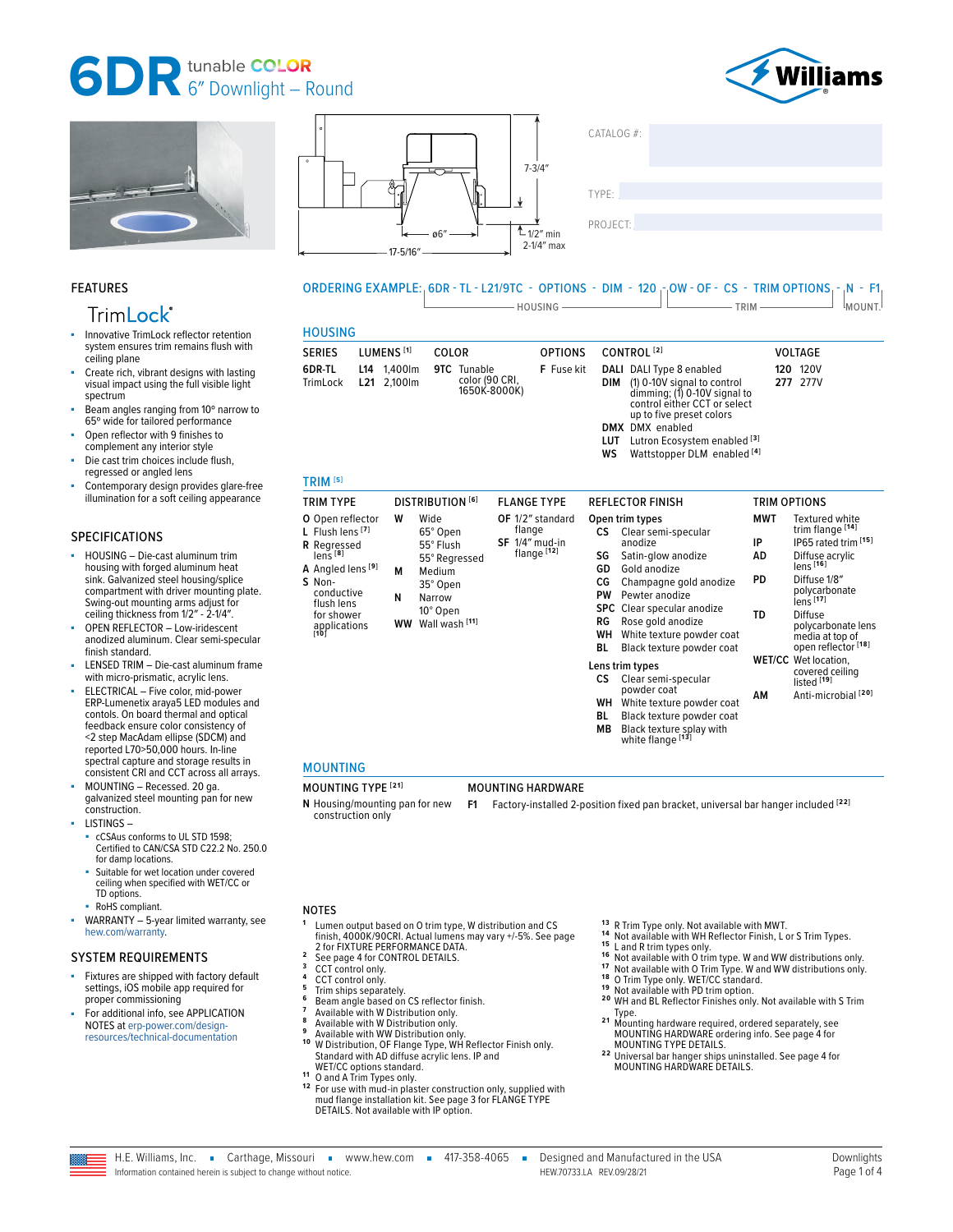# **6DR** 6″ Downlight – Round

#### <span id="page-1-0"></span>FIXTURE PERFORMANCE DATA

#### OPEN REFLECTOR TRIM TYPE

|    | DIST. | <b>COLOR</b> | <b>DELIVERED LUMENS</b> | <b>WATTAGE</b> | EFFICACY (Im/W) |
|----|-------|--------------|-------------------------|----------------|-----------------|
|    |       | 4000K        | 1432                    | 24.0           | 59.7            |
|    | W     | <b>RED</b>   | 151                     | 4.1            | 36.8            |
|    |       | <b>BLUE</b>  | 68                      | 6.9            | 9.9             |
| 궄  |       | <b>GREEN</b> | 484                     | 10.8           | 44.8            |
|    |       | 4000K        | 1389                    | 24.0           | 57.9            |
|    | м     | <b>RED</b>   | 147                     | 4.1            | 35.9            |
|    |       | <b>BLUE</b>  | 66                      | 6.9            | 9.6             |
|    |       | <b>GREEN</b> | 470                     | 10.8           | 43.5            |
|    | N     | 4000K        | 1329                    | 24.0           | 55.4            |
|    |       | <b>RED</b>   | 140                     | 4.1            | 34.1            |
|    |       | <b>BLUE</b>  | 63                      | 6.9            | 9.1             |
|    |       | <b>GREEN</b> | 449                     | 10.8           | 41.6            |
|    | W     | 4000K        | 2141                    | 40.1           | 53.4            |
|    |       | <b>RED</b>   | 231                     | 6.8            | 34.0            |
|    |       | <b>BLUE</b>  | 104                     | 11.5           | 9.0             |
|    |       | <b>GREEN</b> | 741                     | 18.0           | 41.2            |
|    |       | 4000K        | 2136                    | 40.1           | 53.3            |
| 21 | М     | <b>RED</b>   | 224                     | 6.8            | 32.9            |
|    |       | <b>BLUE</b>  | 100                     | 11.5           | 8.7             |
|    |       | <b>GREEN</b> | 718                     | 18.0           | 39.9            |
|    |       | 4000K        | 2182                    | 40.1           | 54.4            |
|    | N     | <b>RED</b>   | 215                     | 6.8            | 31.6            |
|    |       | <b>BLUE</b>  | 96                      | 11.5           | 8.3             |
|    |       | <b>GREEN</b> | 687                     | 18.0           | 38.2            |

■ Photometrics tested in accordance with IESNA LM-79. Results shown are based on 25ºC ambient temperature.

 $\overline{\phantom{0}}$ 

**Wattage shown is based on 120V input.**<br> **Actual lumens may vary +/-5%** ■ Actual lumens may vary +/-5%<br>■ Use multiplier tables to calculate additional options.

#### FLUSH LENS TRIM TYPE

|                | DIST. | <b>COLOR</b> | <b>DELIVERED LUMENS</b> | <b>WATTAGE</b> | <b>EFFICACY (Im/W)</b> |
|----------------|-------|--------------|-------------------------|----------------|------------------------|
| $\overline{a}$ | W     | 4000K        | 1194                    | 24.0           | 49.8                   |
|                |       | <b>RED</b>   | 126                     | 4.1            | 30.7                   |
|                |       | <b>BLUE</b>  | 56                      | 6.9            | 8.1                    |
|                |       | <b>GREEN</b> | 404                     | 10.8           | 37.4                   |
| ř              | W     | 4000K        | 1682                    | 40.1           | 41.9                   |
|                |       | <b>RED</b>   | 193                     | 6.8            | 28.4                   |
|                |       | <b>BLUE</b>  | 86                      | 11.5           | 7.5                    |
|                |       | <b>GREEN</b> | 617                     | 18.0           | 34.3                   |

#### REGRESSED LENS TRIM TYPE

|    | <b>COLOR</b><br>DIST.<br>4000K<br><b>RED</b><br>W<br><b>BLUE</b><br><b>GREEN</b> |              | <b>DELIVERED LUMENS</b> | <b>WATTAGE</b> | <b>EFFICACY (Im/W)</b> |  |
|----|----------------------------------------------------------------------------------|--------------|-------------------------|----------------|------------------------|--|
| 14 |                                                                                  |              | 1094                    | 24.0           | 45.6                   |  |
|    |                                                                                  |              | 116                     | 4.1            | 28.3                   |  |
|    |                                                                                  |              | 52                      | 6.9            | 7.5                    |  |
|    |                                                                                  |              | 370                     | 10.8           | 34.3                   |  |
|    | W                                                                                | 4000K        | 1556                    | 40.1           | 38.8                   |  |
| ř  |                                                                                  | <b>RED</b>   | 177                     | 6.8            | 26.0                   |  |
|    |                                                                                  | <b>BLUE</b>  | 79                      | 11.5           | 6.9                    |  |
|    |                                                                                  | <b>GREEN</b> | 565                     | 18.0           | 31.4                   |  |



#### MULTIPLIER TABLES

| <b>WHITE CONVERSION FACTOR</b> |               |              |  |  |  |  |  |
|--------------------------------|---------------|--------------|--|--|--|--|--|
| CCT                            | <b>LUMENS</b> | <b>WATTS</b> |  |  |  |  |  |
| 2000K                          | 0.54          | 0.50         |  |  |  |  |  |
| 2700K                          | 0.81          | 0.69         |  |  |  |  |  |
| 3000K                          | 0.91          | 0.79         |  |  |  |  |  |
| 3500K                          | 0.93          | 0.91         |  |  |  |  |  |
| 4000K                          | 1.00          | 1.00         |  |  |  |  |  |
| 5000K                          | 0.83          | 0.84         |  |  |  |  |  |
| 6000K                          | 0.64          | 0.67         |  |  |  |  |  |
| 8000K                          | 048           | 0.57         |  |  |  |  |  |

|               |                          | <b>REFLECTOR FINISH</b>            |  |
|---------------|--------------------------|------------------------------------|--|
|               | CATALOG<br><b>NUMBER</b> | <b>CONVERSION</b><br><b>FACTOR</b> |  |
|               | сs                       | 1.00                               |  |
| <b>O TRIM</b> | SG <sup>1</sup>          | 0.92                               |  |
|               | GD                       | 0.93                               |  |
|               | CG                       | 0.96                               |  |
|               | PW                       | 0.86                               |  |
|               | <b>SPC</b>               | 1.02                               |  |
|               | RG                       | 0.88                               |  |
|               | WH <sup>1</sup>          | 0.89                               |  |
|               | BL <sup>1</sup>          | 0.47                               |  |
|               |                          |                                    |  |
|               | WH                       | 1.00                               |  |
| R TRIM        | CS                       | 0.98                               |  |
|               | вL                       | 0.79                               |  |

| <b>TRIM</b>                     |                                    |  |  |  |
|---------------------------------|------------------------------------|--|--|--|
| <b>CATALOG</b><br><b>NUMBER</b> | <b>CONVERSION</b><br><b>FACTOR</b> |  |  |  |
| s                               | 0.85                               |  |  |  |
| AD                              | 0.85                               |  |  |  |
| PD                              | 0.85                               |  |  |  |
| TD                              | 0.75                               |  |  |  |
| WET/CC <sup>2</sup>             | 0.85                               |  |  |  |

**<sup>1</sup>** Distribution will also be affected, consult factory. **<sup>2</sup>** Use multiplier when specified with O Trim Type.

#### PHOTOMETRY

**6DR-TL-L21/9TC-DIM-120-OW-OF-CS** Total Luminaire Output: 2141 lumens; 40.1 Watts | Efficacy: 53.4 lm/W | 97.6 CRI; 3598K CCT



|                          | <b>VERTICAL ANGLE</b> | HORIZONTAL ANGLE | <b>ZONAL LUMENS</b> |
|--------------------------|-----------------------|------------------|---------------------|
|                          |                       | $0^{\circ}$      |                     |
|                          |                       | 1801             |                     |
|                          | 5                     | 1701             | 162                 |
|                          | 15                    | 1869             | 530                 |
|                          | 25                    | 2135             | 988                 |
|                          | 35                    | 651              | 409                 |
|                          | 45                    | 50               | 38                  |
| CANDLEPOWER DISTRIBUTION | 55                    | 14               | 13                  |
|                          | 65                    | 2                | 2                   |
|                          | 75                    | 0                | 0                   |
|                          | 85                    | 0                | 0                   |
|                          | 90                    |                  |                     |

| LUMEN SUMMARY | <b>ZONE</b> | <b>LUMENS</b> | % FIXTURE |
|---------------|-------------|---------------|-----------|
|               | $0 - 40$    | 2088          | 98        |
|               | $0 - 60$    | 2140          | 100       |
|               | $0 - 90$    | 2141          | 100       |
|               | $0 - 180$   | 2141          | 100       |

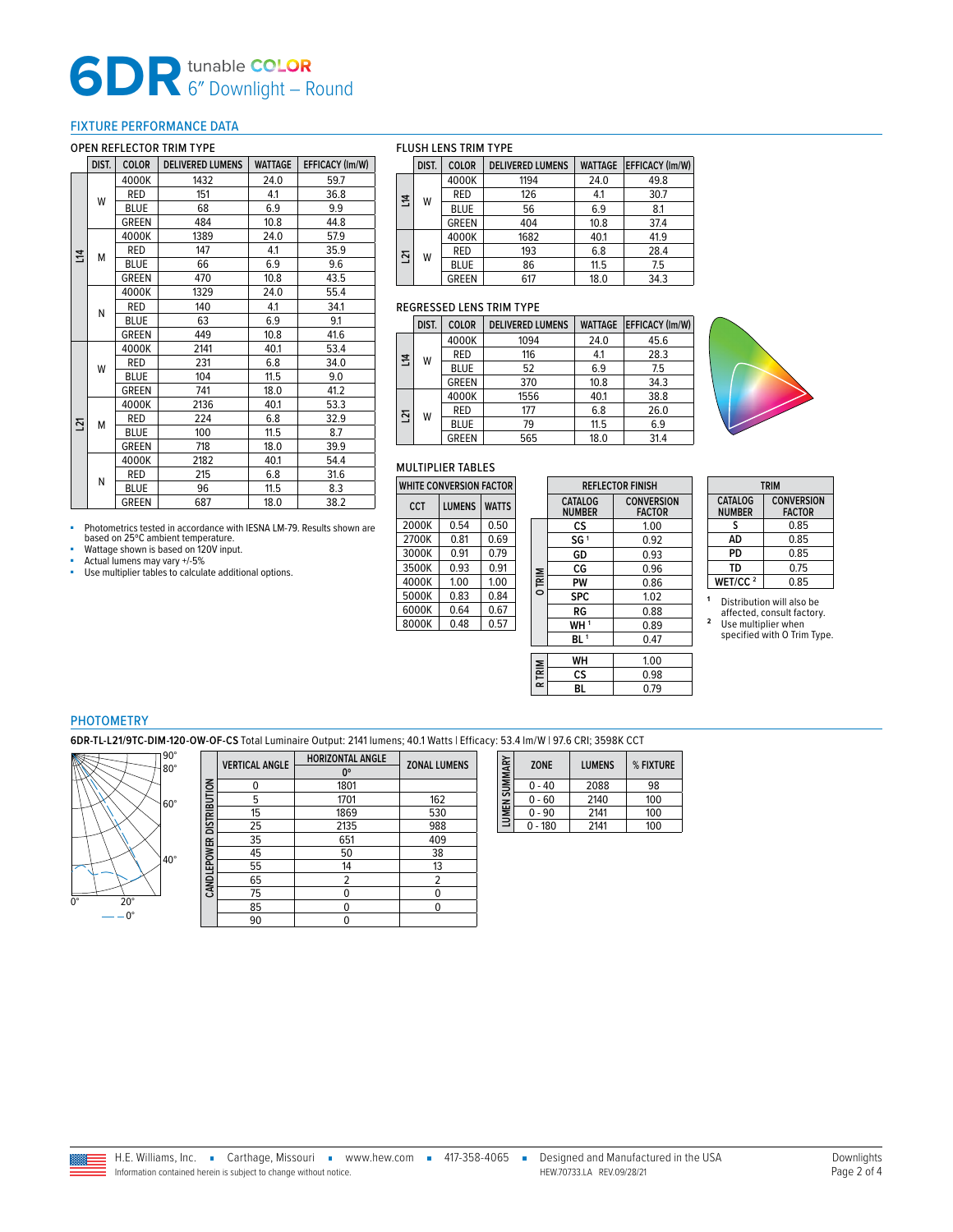





#### TRIMLOCK DETAILS







#### TRIM TYPE DETAILS



#### <span id="page-2-0"></span>FLANGE TYPE DETAILS





ø6-3/8″

| <b>REFLECTOR FINISH DETAILS</b> |                  |              |            |                      |                 |                                 |    |             |  |
|---------------------------------|------------------|--------------|------------|----------------------|-----------------|---------------------------------|----|-------------|--|
| <b>SPC</b><br>Clear specular    | SG<br>Satin-glow | PW<br>Pewter | GD<br>Gold | СG<br>Champagne gold | RG<br>Rose gold | cs<br>Clear semi-specular White | WH | BL<br>Black |  |
|                                 |                  |              |            |                      |                 |                                 |    |             |  |